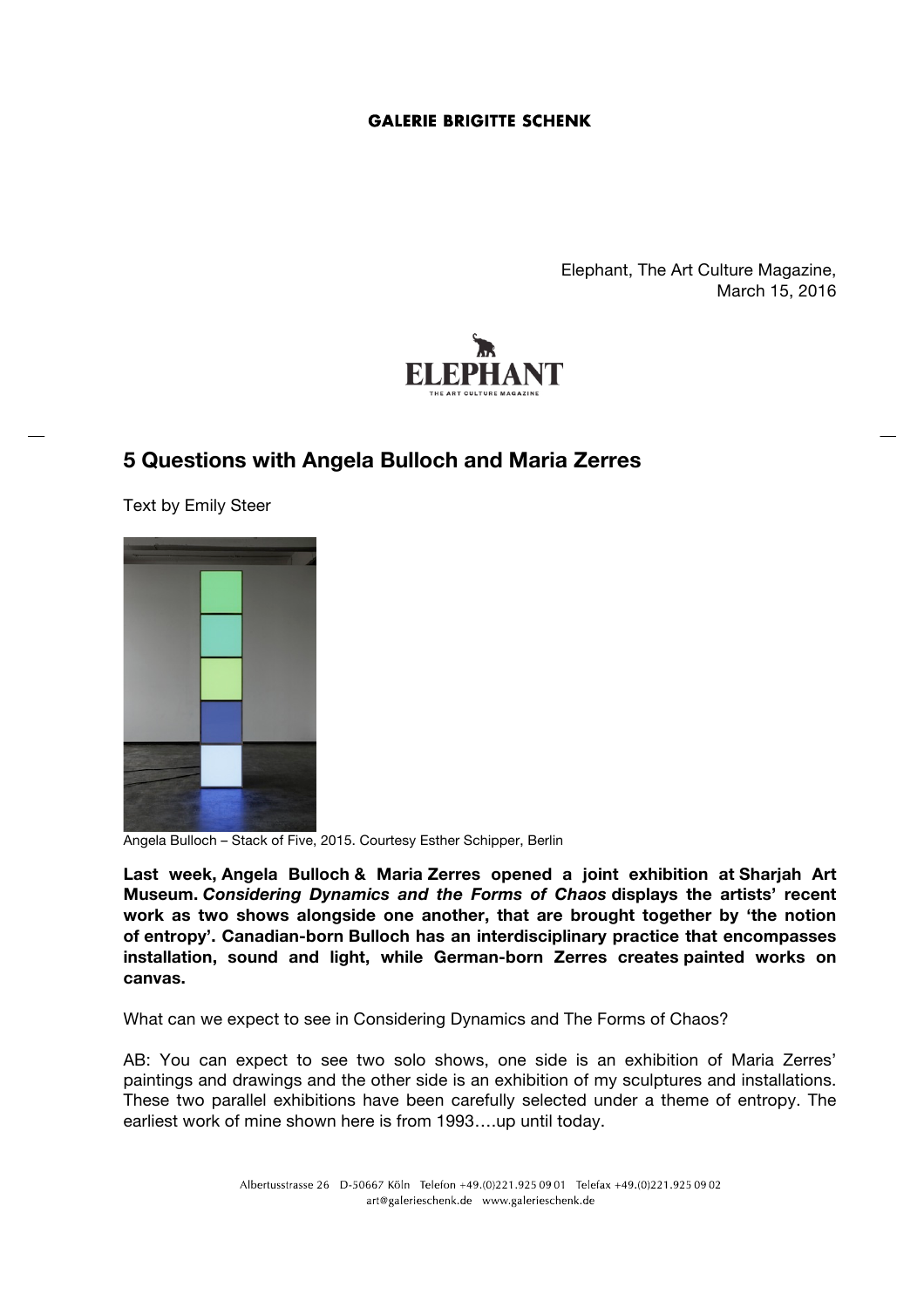MZ: I am presenting paintings spanning the last 30 years that are representative of the different bodies of works, series, I have made throughout my practice. For me, chaos is fertile. It's a fertile concept. This is what I am experiencing here and always. For me, the encounter of cultures is a dynamic process that is also fertile and that is a mirror of my work.



Angela Bulloch – Horizontal Technicolour, 2002/2016. Courtesy Esther Schipper, Berlin

What was the process like for bringing the shows together? Was there a running dialogue as they were formed?

AB: The architecture of the Sharjah Art Museum is long, linear in two wings that join at a central hub and it is symmetrical more or less. So this floor plan conditions the viewer's experience of seeing the show. To see the show is like walking through a train of works. At the beginning of the show in the central rotunda the viewer must decide to go left or right to see one show or the other and then return to the central hub where both artists are represented, and then carry on to see the other side of the exhibition. So the shows are separate and together and linear.

MZ: The invitation to have an exhibition at the Sharjah Art Museum came from Brigitte Schenk. The concept that frames the two parallel solo shows was developed by co-curator Amira Gad. Angela and I are enjoying the tension, the dynamics and the unexpected relationships and associations that come about from having both our work in parallel to each other. We feel it is opening the mind and crossing borders.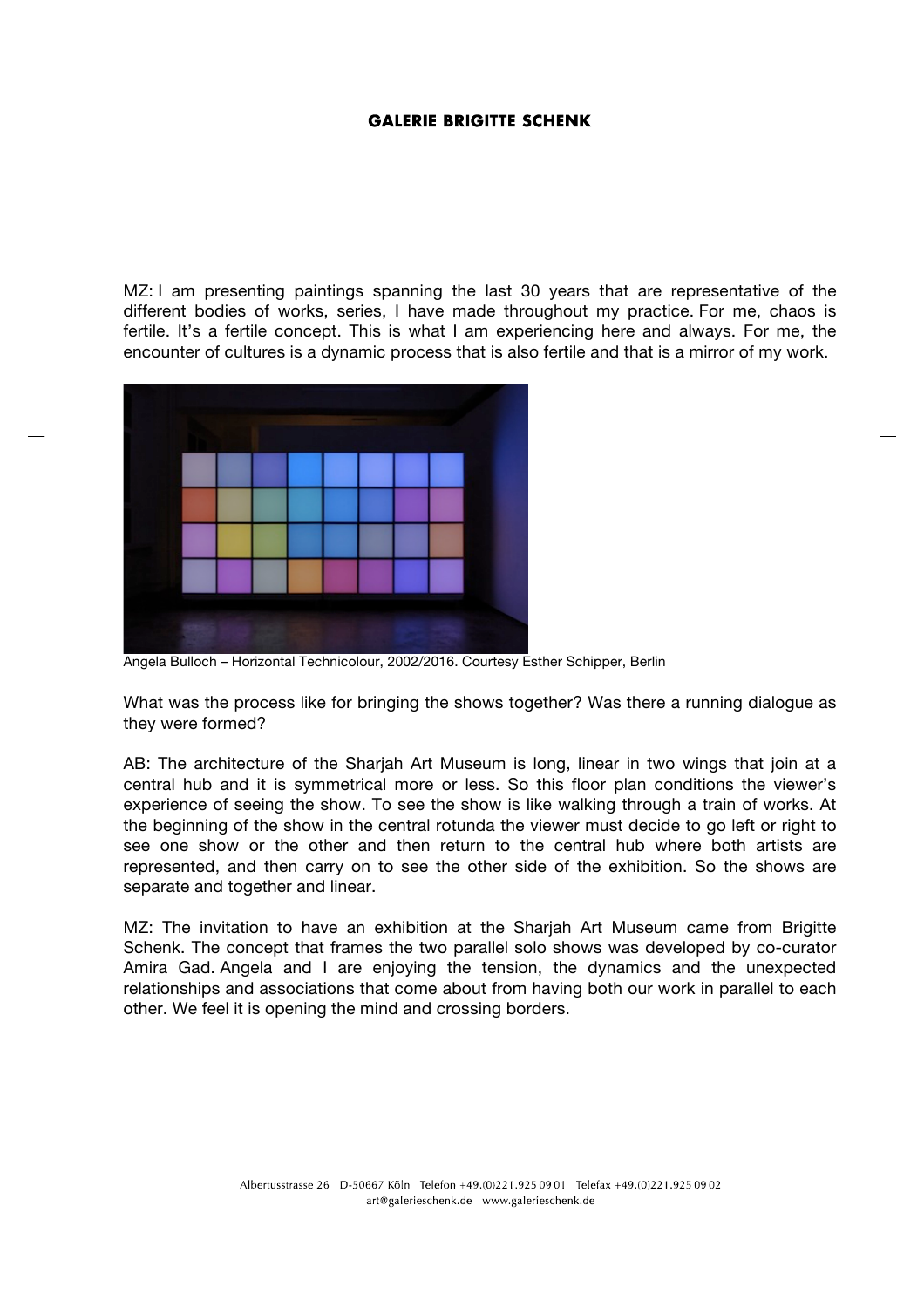

Maria Zerres – Deer, 1995. Courtesy: Galerie Brigitte Schenk, Cologne

Have you both specifically considered your work in relation to the idea of entropy before, or has this exhibition opened a slightly new area of exploration for you?

AB: I have considered the idea of entropy in my work before in many different ways, one quite basic example is my choice to work with the material copper to clan the outside of a work which was placed outside on the facade of a building in Paris, knowing full well that the copper material will oxidize and become green rather quickly. I designed the work in a way that it would grow into itself over time.

Another way is more conceptual, to do with my fascination with the transmission from a notional state into a physical state with the making of a Pixel Box, from an idea of the smallest element of a picture to the physical, electronic and functional cube that is a Pixel Box. There is a leap happening here, that jumps over different states of being.

MZ: I was not thinking specifically about entropy before. Forms of chaos and order, of course, are crucial to my work and life. The notion of entropy as a framing device and as an umbrella concept for bringing both my and Angela's work together was conceived by Amira and came out from the research and discussions we all did together in preparation for the show.